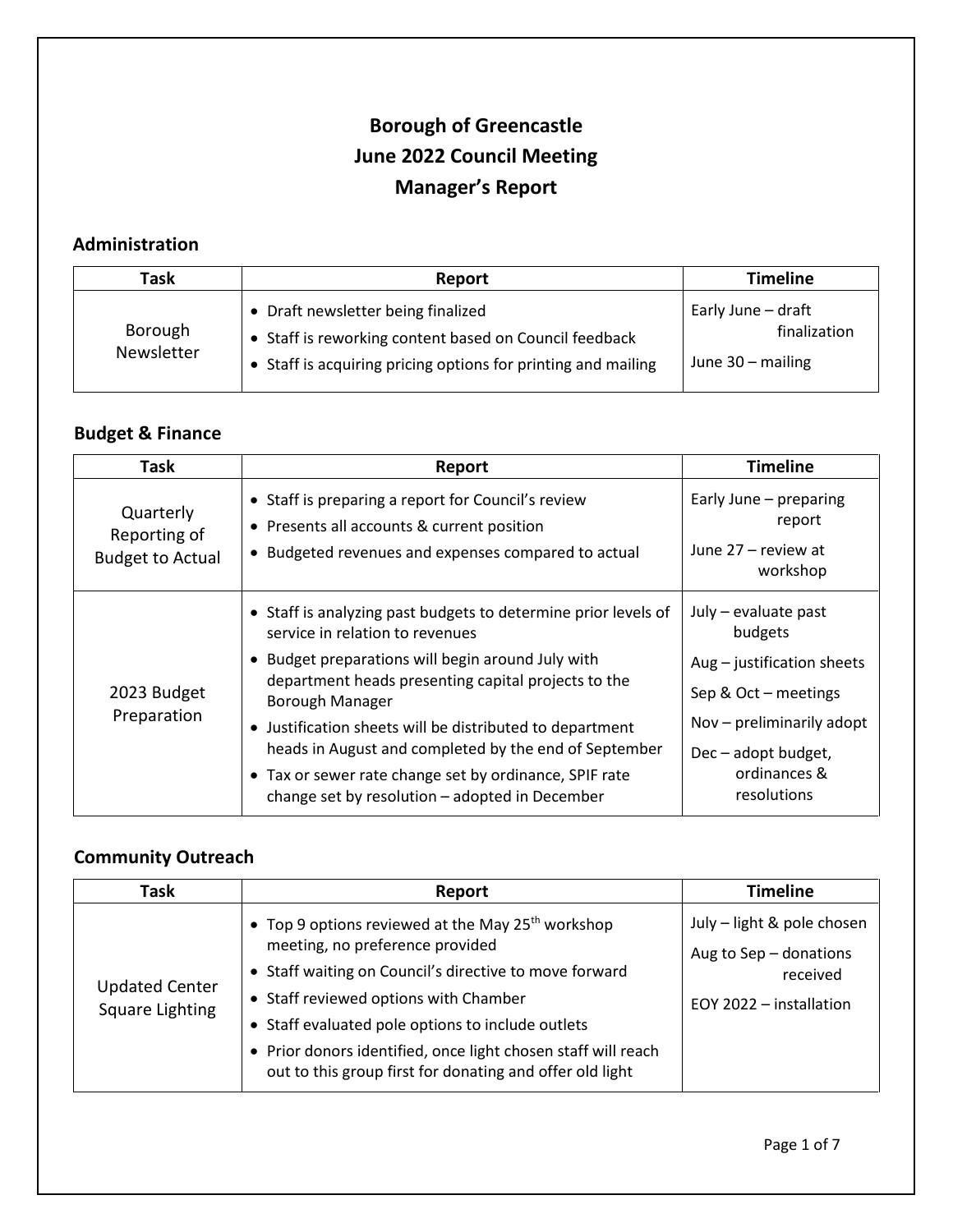# **Economic Development**

| Name of<br><b>Development</b> | Zoning<br><b>District</b> | Proposed<br>Use/Improvement                                                                                                                                                                                      | <b>Status</b>                                                                                                                                                                                                                                                                                                                                                                                                                                                                       |
|-------------------------------|---------------------------|------------------------------------------------------------------------------------------------------------------------------------------------------------------------------------------------------------------|-------------------------------------------------------------------------------------------------------------------------------------------------------------------------------------------------------------------------------------------------------------------------------------------------------------------------------------------------------------------------------------------------------------------------------------------------------------------------------------|
| Hidden Key Brewery            | Community<br>Commercial   | Accessory building to be used<br>for brewing and storage                                                                                                                                                         | • Planning Commission reviewed at<br>May 9 <sup>th</sup> and May 31 <sup>st</sup> meetings<br>• Council to review final plans at<br>June 6 <sup>th</sup> meeting                                                                                                                                                                                                                                                                                                                    |
| Sheetz                        | Highway<br>Commercial     | Lot consolidation for the<br>construction of a new Sheetz<br>gas and convenience store on<br>the northeast corner of the<br>intersection of Rt. 11 & Rt. 16                                                      | • 2021 - Council approved<br>subdivision plan for lot<br>consolidation & N. Carl Avenue<br>vacation request<br>• Planning Commission reviewed<br>land development plans on May 9th<br>and recommended Council<br>approval<br>• Council to review final plans at<br>June 6 <sup>th</sup> meeting                                                                                                                                                                                     |
| <b>Buchanan Flats</b>         | $R-2$                     | 10 multi-family structures<br>with 30 units per building<br>totaling 300 units, several<br>areas of stormwater<br>management, and a<br>proposed public road<br>allowing access to the<br>development from Rt. 16 | • GAFCWA's engineer is reviewing<br>sourcewater protection area and<br>total capacity request<br>• ARRO Consulting initial comments<br>submitted to the developer<br>• Planning Commission reviewed the<br>preliminary plans on April 11 <sup>th</sup><br>• 90 day extension requested &<br>approved by the developer<br>• Staff is coordinating meetings with<br>developer, engineers, Council<br>President, PC Chair, and GAFCWA<br>chair to review plans prior to<br>resubmittal |

## **Personnel**

| Task                                | Report                                                                                                                                                                                           | <b>Timeline</b>                                                                                                               |
|-------------------------------------|--------------------------------------------------------------------------------------------------------------------------------------------------------------------------------------------------|-------------------------------------------------------------------------------------------------------------------------------|
| <b>Update Personnel</b><br>Handbook | • Salzmann Hughes provided an estimate of \$2,500 to<br>completely update the Borough's outdated personnel<br>handbook<br>• Staff communicated to Salzmann Hughes approval to<br>begin this work | May - Council approved<br>cost not to exceed<br>\$2,500<br>July - Council reviews<br>updated draft<br>August - Council adopts |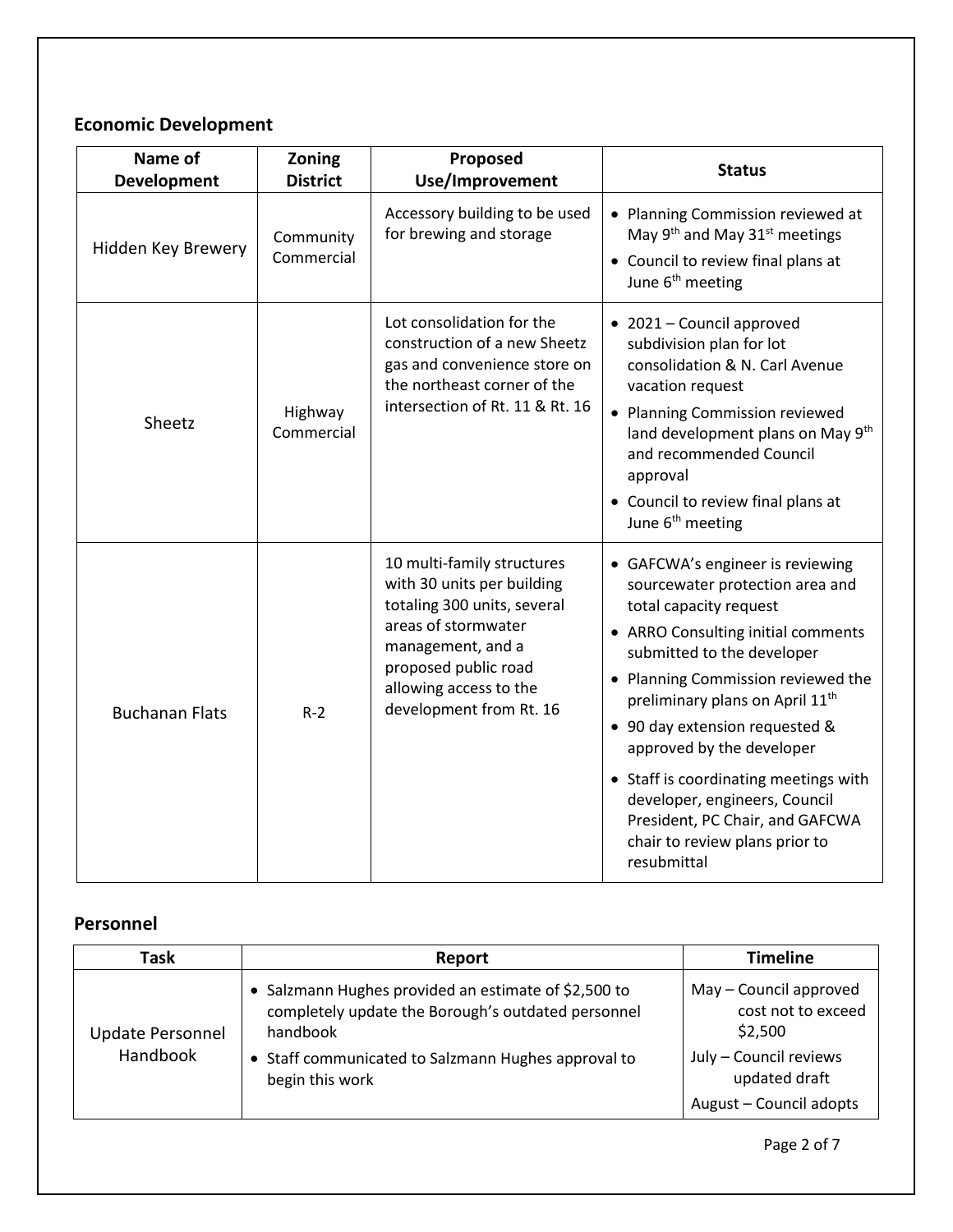| <b>Police Contract</b><br><b>Negotiations</b> | • The Borough's collective bargaining agreement with the<br>Greencastle Police Department is being negotiated as the<br>current contract expires December 21, 2022<br>• Meetings held with the Personnel Committee, the<br>Borough solicitor, and the bargaining group representing<br>the police department | April - negotiations<br>began<br>May to Aug - continue<br>negotiations<br>Sept - Council approval<br>of new police<br>contract |
|-----------------------------------------------|--------------------------------------------------------------------------------------------------------------------------------------------------------------------------------------------------------------------------------------------------------------------------------------------------------------|--------------------------------------------------------------------------------------------------------------------------------|

# **Public Facilities**

| <b>Task</b>                                     | Report                                                                                                                                                                                                                                                                                                                                                                                                                                                                                                                | <b>Timeline</b>                                                                                                              |
|-------------------------------------------------|-----------------------------------------------------------------------------------------------------------------------------------------------------------------------------------------------------------------------------------------------------------------------------------------------------------------------------------------------------------------------------------------------------------------------------------------------------------------------------------------------------------------------|------------------------------------------------------------------------------------------------------------------------------|
| 2016 CDBG<br><b>ADA Ramps</b>                   | • Funding = $$49,204.73$<br>• Scope = Install 8 ADA compliant ramps along S. Ridge Ave<br>• Contractor = Canadochly Construction for \$26,225.00<br>• CO #1 = time extension due to concrete availability<br>• Substantial concerns with contractor ability and lack of<br>experience, subcontractors being evaluated at<br>Canadochly's cost<br>• Contract expired May 31st, all work completed was<br>deemed deficient by ARRO<br>• Notices being provided to necessary parties, liquidated<br>damages at \$500/day | May 31 - contract<br>expired<br>June 7 - notices provided<br>to contractor &<br>surety<br>Sept 30 - CDBG funding<br>deadline |
| 2017 CDBG<br>S. Jefferson Street<br>Restoration | • Funding = $$249,207.36$<br>• Scope = sidewalks, curbing, ADA ramps, driveway aprons,<br>2" mill and overlay of entire roadway<br>• Contractor = Ganoe Paving for \$216,570.27<br>• Contract review completed and all documents signed<br>• Pre-construction meeting held May $31^{st}$<br>• Ganoe is preparing schedule with priority given to<br>northern block first<br>• Letters mailed to all impacted residents on S. Jefferson<br>Street noting construction planned June to mid-August                       | June - construction<br>begins<br>Aug - northern block<br>completed by<br><b>OHW</b><br>Sept 30 - CDBG funding<br>deadline    |
| 2021 CDBG<br><b>ADA Ramps</b>                   | • Funding = $$110,000$<br>• Scope = Install 20 ADA compliant ramps<br>• Updated project scope and application submitted to<br>Franklin County for DCED approval                                                                                                                                                                                                                                                                                                                                                       | Jan 2023 - bid project<br>Apr 2023 - begin<br>construction<br>Aug 2023 - final<br>completion                                 |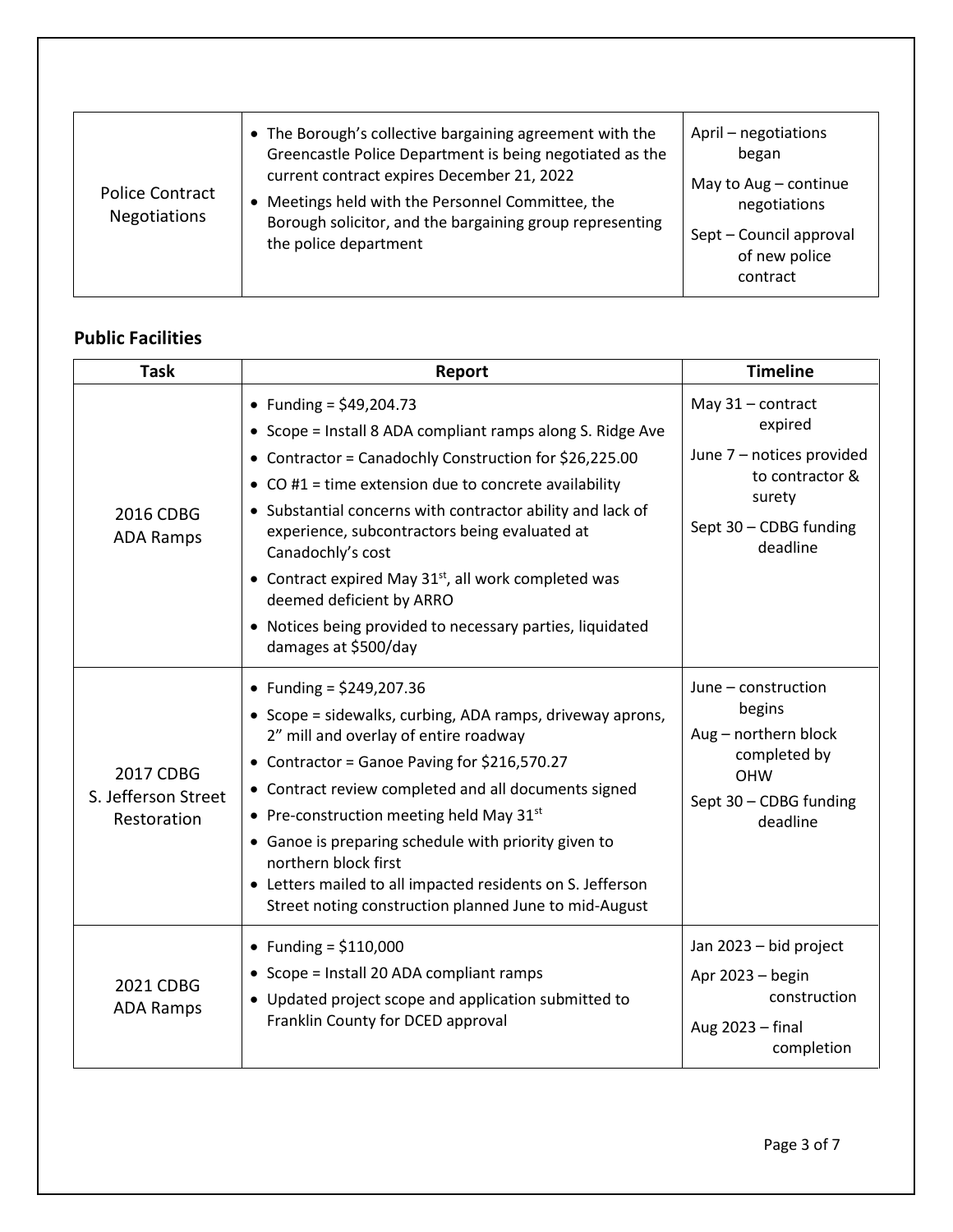| N. Carlisle Street<br>Rehabilitation<br>Project | • All resident meetings completed or scheduled, punch list<br>updated accordingly<br>• Council approved the reinstallation of fencing around<br>Jerome King playground<br>• Notice provided to DOLI from ARRO deeming specified<br>work as deficient, required to remedy in 30 days<br>• Subsequent notices being provided to necessary parties,<br>liquidated damages at \$1,000/day plus actual costs                                                                                                                                       | May $6$ – contract expired<br>May 24 - ARRO Notice of<br>Defective Work<br>June 7 - Borough notices<br>provided<br>June 23 - punch list items<br>completed<br>June 27 - if not remedied<br>Council to take<br>action at<br>workshop |
|-------------------------------------------------|-----------------------------------------------------------------------------------------------------------------------------------------------------------------------------------------------------------------------------------------------------------------------------------------------------------------------------------------------------------------------------------------------------------------------------------------------------------------------------------------------------------------------------------------------|-------------------------------------------------------------------------------------------------------------------------------------------------------------------------------------------------------------------------------------|
| <b>Handicap Parking</b><br>Ordinance            | • Council approved the creation and advertisement of an<br>ordinance for handicap parking at 45 N. Carlisle St and 153<br>S. Carlisle St<br>• Ordinance drafted and advertised                                                                                                                                                                                                                                                                                                                                                                | June 6 - Council enacts<br>ordinance<br>June 15 - staff installs<br>signage                                                                                                                                                         |
| Vivian Avenue                                   | • All parties have signed all related agreements<br>• Borough staff install signage and completed work on the<br>Luger's embankment as required per the agreement<br>• Greenworth to pave top coat by July<br>• Borough work still to be completed:<br>- Speed table<br>- Dedication                                                                                                                                                                                                                                                          | May - completed<br>embankment &<br>installed signage<br>July - top coat, speed<br>table installed<br>Aug - roadway ordained                                                                                                         |
| <b>GIS Mapping</b>                              | • Budgeted \$25,000 in 2022 for Borough-wide GIS mapping<br>• ARRO presented services at the May 25 <sup>th</sup> workshop                                                                                                                                                                                                                                                                                                                                                                                                                    | June 6 - Council review &<br>approve to begin                                                                                                                                                                                       |
| N. Washington<br><b>Street Construction</b>     | • Columbia Gas is completing a comprehensive gas main<br>replacement project including work on N. Washington St<br>• Columbia Gas will be paving the entire roadway upon the<br>completion of their replacement work<br>• GAFCWA has evaluated the condition of the water main<br>and service lines, only service lines will be replaced<br>• The Borough needs to evaluate sidewalk and curb<br>conditions prior to roadway paving<br>• Columbia Gas has agreed to not pave the roadway until<br>the Borough completes all necessary repairs | June - staff evaluates<br>curbs and<br>sidewalks<br>July - Council makes<br>determination on<br>scope of project<br>Aug - Columbia Gas<br>project completed,<br>will not pave until<br>Borough notifies                             |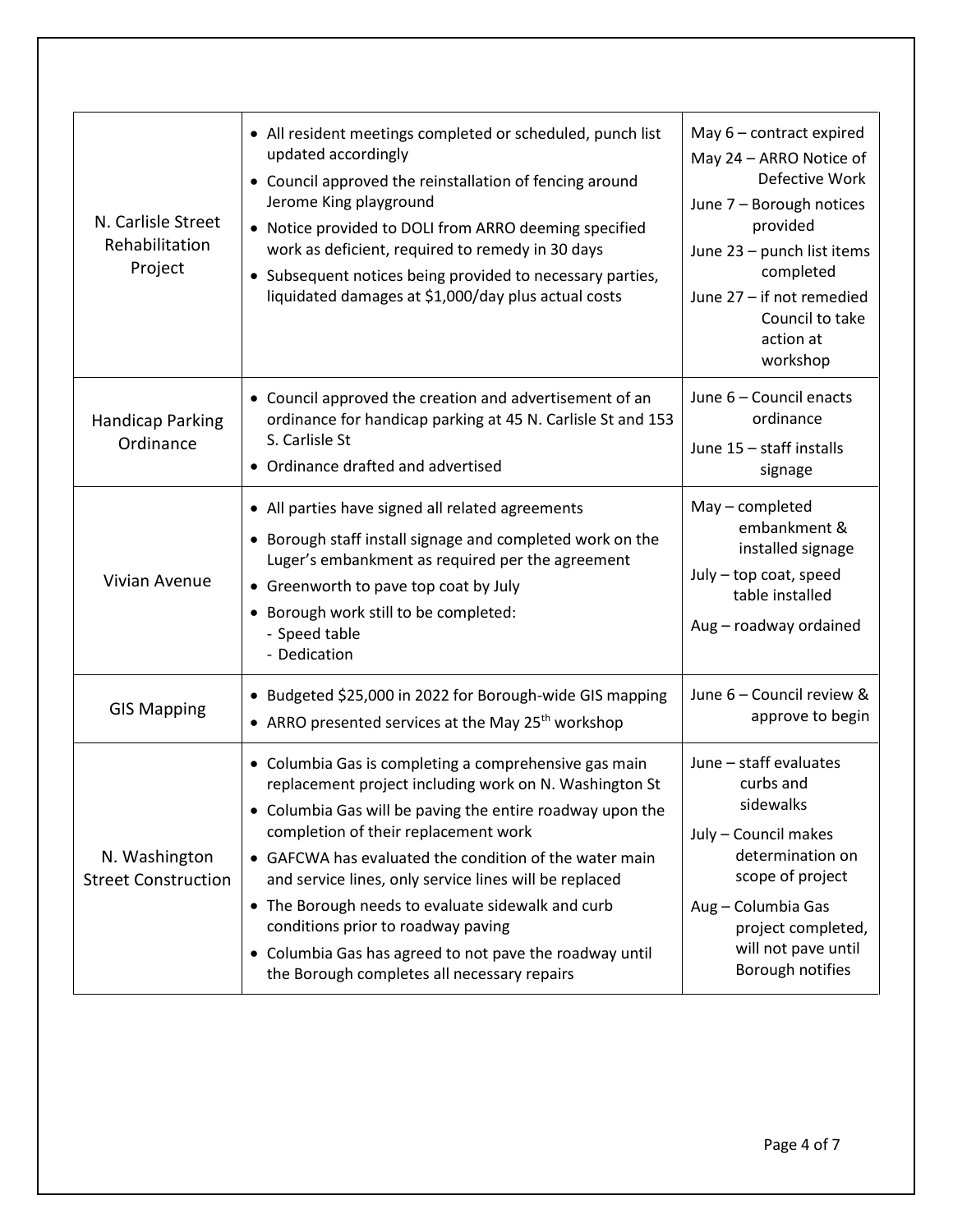| Stormwater and<br>MS4 | • The members of the MS4 workgroup have been notified<br>and requested to attend the June 27 <sup>th</sup> Council workshop<br>• Mayor Thomas and ARRO Consulting will make<br>presentations at the workshop meeting providing updated<br>information on state requirements and procedures<br>• The MS4 workgroup will then meet quarterly moving<br>forward with the next meeting planned for September | June 27 - MS4<br>presentations<br>at the Council<br>workshop<br>Sep - next MS4<br>workgroup<br>meeting |
|-----------------------|----------------------------------------------------------------------------------------------------------------------------------------------------------------------------------------------------------------------------------------------------------------------------------------------------------------------------------------------------------------------------------------------------------|--------------------------------------------------------------------------------------------------------|
|-----------------------|----------------------------------------------------------------------------------------------------------------------------------------------------------------------------------------------------------------------------------------------------------------------------------------------------------------------------------------------------------------------------------------------------------|--------------------------------------------------------------------------------------------------------|

# **Public Safety**

| <b>Task</b>                                                 | Report                                                                                                                                                                                                                                                                                                                                                                                                                                                                                                                                                      | <b>Timeline</b>                                                                                                                                                                       |
|-------------------------------------------------------------|-------------------------------------------------------------------------------------------------------------------------------------------------------------------------------------------------------------------------------------------------------------------------------------------------------------------------------------------------------------------------------------------------------------------------------------------------------------------------------------------------------------------------------------------------------------|---------------------------------------------------------------------------------------------------------------------------------------------------------------------------------------|
| 0 W. Franklin Street<br><b>Borough Property</b>             | • Borough owned property, neighboring cars parking there<br>• Staff reviewed the deed, all pins found<br>• Staff will be sending a letter to identified property owner<br>requesting a meeting to review parking concerns                                                                                                                                                                                                                                                                                                                                   | June - meeting with<br>resident<br>July - no parking signs<br>installed                                                                                                               |
| Enforcement of<br>Established<br>No Parking<br>Designations | • No parking areas painted on S. Washington & W.<br>Baltimore streets are not currently ordained<br>• Mayor Thomas prepared recommendations to Council to<br>rectify and allow enforcement at the May 25 <sup>th</sup> workshop<br>meeting<br>• Staff and police to review if any other areas need to be<br>evaluated for no parking<br>• Staff and police recommendations presented to Council at<br>June 27 <sup>th</sup> workshop<br>• Upon Council approval, staff will draft and advertise and<br>updated ordinance to Chapter 190 of the Borough Code | June - staff reviewing if<br>any other areas<br>need to be<br>addressed<br>July - Council approves<br>staff to draft &<br>advertise<br>ordinance<br>Aug - Council enacts<br>ordinance |
| <b>Special Events</b><br>Permit                             | • Staff is working with the Borough's Emergency<br>Management Coordinator to develop a special events<br>permit form to be used for all requested Borough events<br>• Staff will be reviewing other local municipalities forms and<br>procedures                                                                                                                                                                                                                                                                                                            | July - draft of special<br>events permit<br>submitted to<br>Council for review<br>Aug - Council approves<br>form and adopts                                                           |
| <b>Dunkin Donuts</b><br><b>Traffic Concerns</b>             | . In June 2021, Mayor Thomas meet with the owner of the<br>business and addressed traffic concerns<br>• Drive thru efficiency practices minimized traffic concerns<br>but are no longer being implemented<br>Traffic continues to stack in this area due to the drive thru<br>wait times and congestion                                                                                                                                                                                                                                                     | June - staff will organize<br>a meeting with<br>owners & provide<br>updates to Council                                                                                                |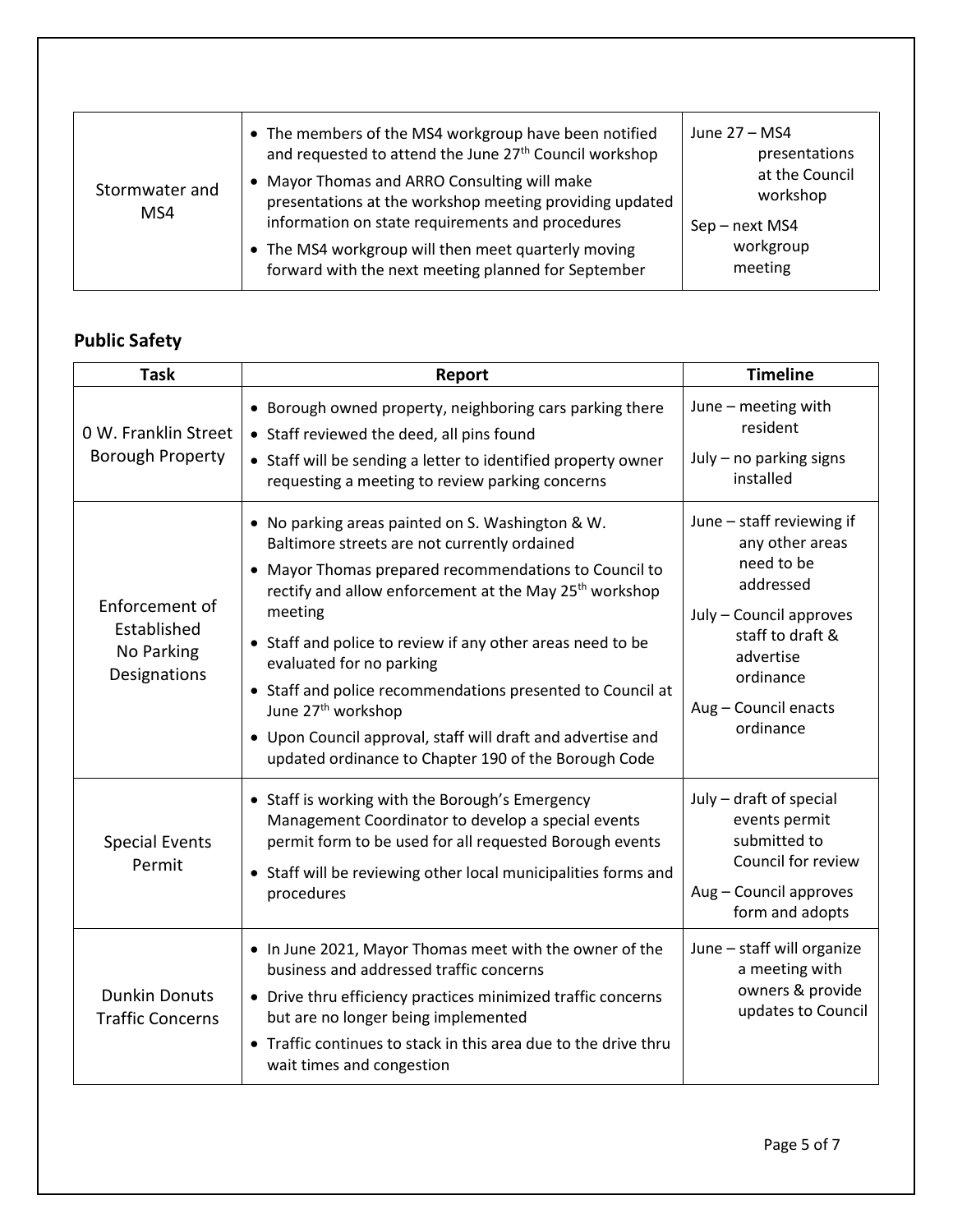### **Public Works Department**

| Task                                 | Report                                                                                                                                                                                                                                                                                                                                                                                            | <b>Timeline</b>                                               |
|--------------------------------------|---------------------------------------------------------------------------------------------------------------------------------------------------------------------------------------------------------------------------------------------------------------------------------------------------------------------------------------------------------------------------------------------------|---------------------------------------------------------------|
| <b>OHW Preparations</b>              | • Scraping & painting all yellow curb areas in the Borough<br>• Line painting<br>• Flag replacements<br>• Street sweeping<br>• Overall maintenance improvements & clean-up                                                                                                                                                                                                                        | July to August                                                |
| Dirt & Gravel Road<br><b>Funding</b> | • On April 22 <sup>nd</sup> staff met with Scott Metzger of the Franklin<br>County Conservation District (FCCD) to review funding for<br>paving and/or stormwater projects in the Borough<br>• Areas deemed eligible for funding include S. Seylar Lane<br>and an unpaved alley on S. Jefferson Street<br>• Staff will complete funding applications for projects at<br>both approved alley sites | July – submit application<br>$Dec$ – funding<br>determination |

### **Public Works Operational Updates**

- Installed all the Hometown Hero banners
- Annual sidewalk evaluations
- Vivian embankment work completed and signage installed
- Installed no outlet sign on Carowinds as requested
- Patched pot holes on N. Linden Avenue
- Coordinated several meetings with Columbia Gas to review repairs and address patching concerns
- Cleaned out tree wells on N. Carlisle Street for resident to install trees as identified
- Mowing & weed eating
- Sidewalk repairs
- Maintenance of Besore bioswale
- Prepared bioswale outlet pipe grate option for library approval
- Daily overview of the ADA ramps project
- Water Authority tasks
- Rescued 9 baby ducks from a stormwater inlet on N. Carlisle Street

#### **Sewer Department**

| Task                                             | Report                                                                                                                                                                                                            | <b>Timeline</b>                                                                            |
|--------------------------------------------------|-------------------------------------------------------------------------------------------------------------------------------------------------------------------------------------------------------------------|--------------------------------------------------------------------------------------------|
| <b>Updated Sewer</b><br>Ordinance<br>Chapter 155 | • Drafted by William Hill and Borough staff<br>• More comprehensive; provides greater protection for the<br>Borough and clearer specification of sewer regulations<br>• Salzmann Hughes is reviewing the document | June - legal review<br>July - Council review<br>$Aug - advertise$<br>Sep - enact ordinance |